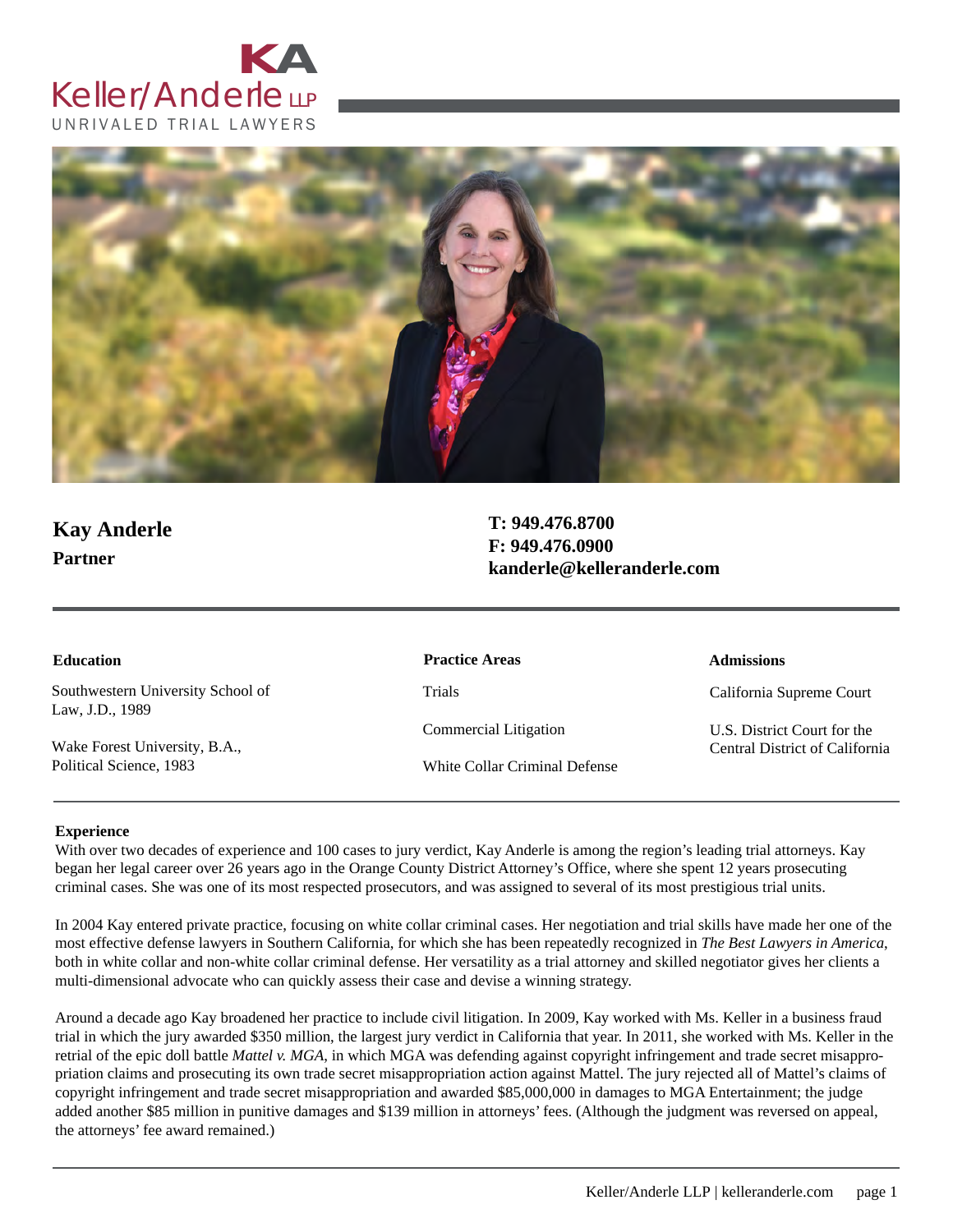In 2013, she was co-lead plaintiff counsel on a business fraud trial which resulted in a jury award of over \$3,375,000 in economic and over \$1,465,000 in punitive damages.

Since that time Kay has worked on cases involving shareholder oppression (settled favorably to her client), allegations of human trafficking against a Saudi princess (all eventually dismissed), successful defense of a claim her client breached a \$1 billion oral partnership for real estate investment, and a white collar criminal case alleging bribery of public officials by a developer that then-Attorney Jerry Brown called "the largest corruption case in the history of San Bernardino County, and possibly California." After a nine-month jury trial the defendant was acquitted of all charges. Kay is also focused on defending a number of health care fraud cases brought by the Orange County District Attorney, and has special expertise in defense of state court white collar cases.

Kay is also managing partner of the firm.

### **Testimonials**

"She has great instincts and clients listen breathlessly when she speaks."

- *Chambers*
- "Kay Anderle is exceptionally smart and hard-working."
- *Chambers*

## **Honors & Awards**

- *● Chambers USA*: General Commercial Litigation (California)
- *●* Senior Fellow, Litigation Counsel of America (by invitation only, limited to top ½ of 1 percent of lawyers nationally)
- *●* Litigation Counsel of America, Mesereau Cup for Outstanding Criminal Defense Lawyer, 2015-2016
- *● The Lawdragon 500 Leading Lawyers in America* (2020-2022)
- *● Los Angeles Magazine*, Southern California Super Lawyers®, White Collar Criminal Defense and Business Litigation (2015-2022)

*●* Listed in *The Best Lawyers In America®*, S. Naifeh & G. Smith (2011-22), Commercial Litigation, White Collar Criminal Defense, Legal Malpractice-Plaintiffs; Orange County Lawyer of the Year 2014 (Criminal Defense: Non-White Collar)

- *●* Life Member, Million Dollar Advocates Forum and Multi-Million Dollar Advocates Forum
- *●* National Trial Lawyers, *Top 100 Trial Lawyers in California* (2011-2014)
- *● California Lawyer Magazine*, 2012 Lawyers of the Year, Honorable Mention (Litigation)
- *● OC Metro Magazine*, Orange County's Top Lawyers for 2013 (criminal defense)
- *●* Martindale-Hubbell "AV" rated, Bar Register of Preeminent Lawyers
- *●* Outstanding Prosecutor, Orange County District Attorney (1995)

#### **Professional Activities**

- *●* Fellow, Litigation Counsel of America
- *●* American Inns of Court
- *●* Chapman University, Dale Fowler School of Law, Dean's Advisory Board
- *●* Member, Trial Law Institute
- *●* Member, Diversity Law Institute
- *●* OCBA Administration of Justice Committee (2011-2016)
- *●* OCBA Judiciary Committee (2012-2016)
- *●* Orange County Asian American Bar Association
- *●* OCBA Charitable Fund, Board of Directors (2011-2012)
- *●* National Trial Lawyers, Executive Committee
- *●* Robert Banyard Inn of Court, Master Bencher
- *●* OC Chapter of Federal Bar Association
- *●* LA and OC Chapters of Business Trial Lawyers
- *●* Orange County Bar Association
- *●* California Attorneys for Criminal Justice
- *●* National Association of Criminal Defense Lawyers